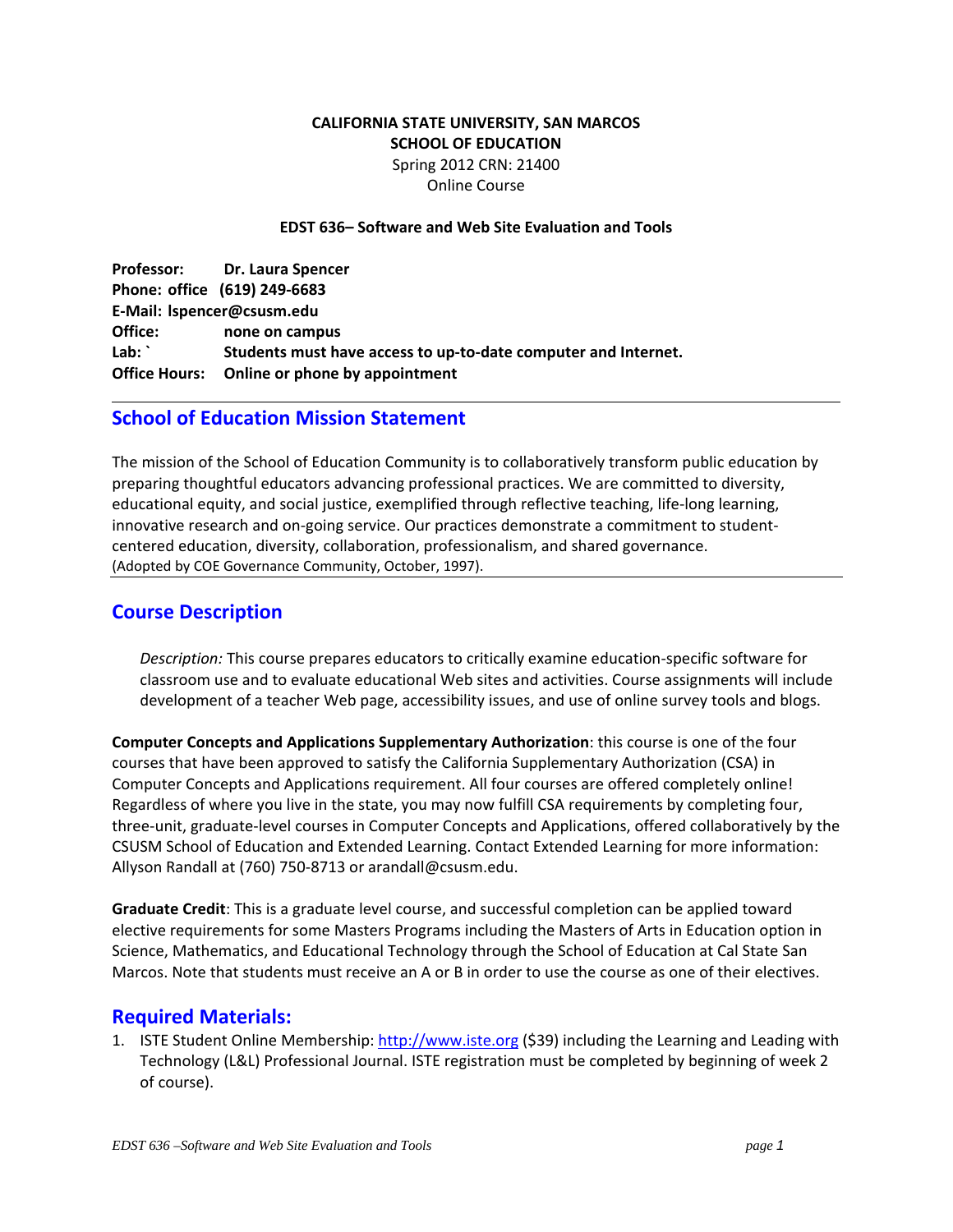- 2. Richardson, Will. (2009). Blogs, Wikis, Podcasts and Other Powerful Web Tools for Classrooms (**2nd Ed**.). ISBN: 978‐1‐4129‐2971‐1 Corwin Press.
- 3. Storage device: Flash Drive recommended (256 MB or 1G) Note: to **back up** all work.
- 4. Email Account You are provided a campus email account automatically after you are registered for the course. The log in is the same as Moodle. You must check this regularly or have it forwarded to an account your regularly check.
- 5. \* Computer Access you must have a computer available throughout the course with ability  to **install and preview software**, preview online audio clips and videos.
- 6. You must have a web page editing software program on your computer or Web based, and  identify an online **host to post your personal professional Web page.**
- 7. Please review the following page for plugin: http://courses.csusm.edu/studemo/tutorials/tips\_tricks/plugins.htm

## **Course Goals: Learner Outcomes**

By the end of this class, students will

- 1. Be knowledgeable of important elements to consider for evaluating software for classroom use.
- *2. Create a rubric and use it for evaluation of education specific software.*
- *3. Be knowledgeable of important elements to consider for evaluating Web site activities for educational settings.*
- 4. Learn about online survey tools and implement a survey for evaluation of educational web sites.
- 5. Use a current forms of electronic communication such as threaded discussions and blogs to  *collaborate with educators on topics related to education.*
- 6. Create and post a professional education web site using appropriate development and editing tools.

# **SOE Attendance Policy**

 Due to the dynamic and interactive nature of courses in the School of Education, all students are expected to attend all classes and participate actively. At a minimum, students must attend more than 80% of class time, or s/he may not receive a passing grade for the course at the discretion of the instructor. Individual instructors may adopt more stringent attendance requirements. Should the student have extenuating circumstances, s/he should contact the instructor as soon as possible. In this online course, the instructor has adopted this policy: you must be active in online coursework including email, discussions and activities regularly (at least twice weekly and/or at least every 3 days), or you cannot receive a grade of A or A‐; if you are inactive for one week or more, you cannot receive a grade of B+ or B. If you have extenuating circumstances, you should contact the instructor as soon as possible. Modules begin on Tuesday each week and end on Monday of the following week (see online schedule  *of modules).*

# **Accommodations for Disabilities:**

 Students with disabilities who require reasonable accommodations must be approved for services by providing appropriate and recent documentation to the Office of Disable Student Services (DSS). This office is located in Craven Hall 4300, and can be contacted by phone at (760) 750‐4905, or TTY (760) 750‐4909. Students authorized by DSS to receive reasonable accommodations should meet with their instructor during office hours or, in order to ensure confidentiality, in a more private setting.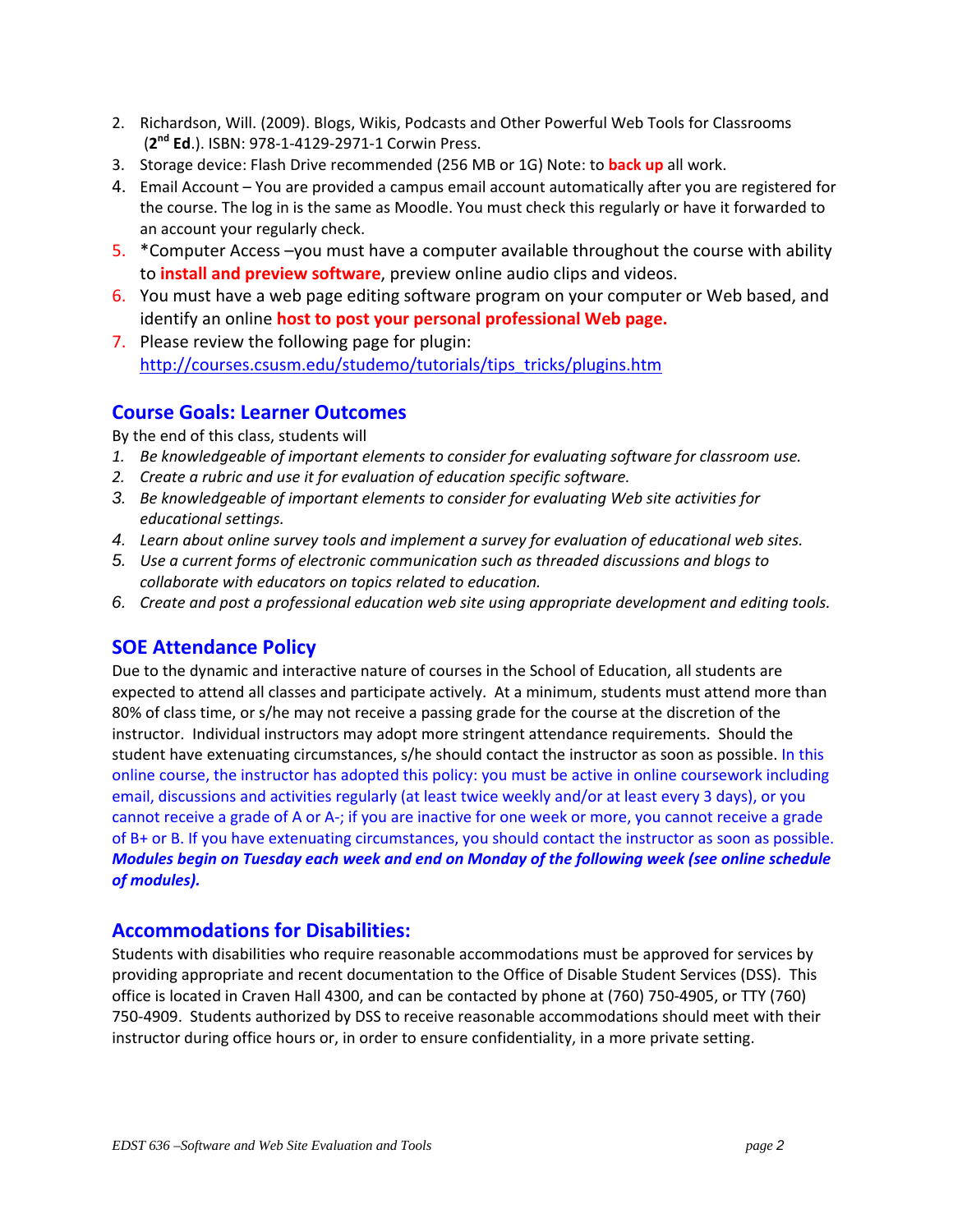## **CSUSM Academic Honesty Policy**

 "Students will be expected to adhere to standards of academic honesty and integrity, as outlined in the Student Academic Honesty Policy. All written work and oral presentation assignments must be original work. All ideas/materials that are borrowed from other sources must have appropriate references to the original sources. Any quoted material should give credit to the source and be punctuated with quotation marks.

 Students are responsible for honest completion of their work including examinations. There will be no tolerance for infractions. If you believe there has been an infraction by someone in the class, please bring it to the instructor's attention. The instructor reserves the right to discipline any student for academic dishonesty in accordance with the general rules and regulations of the university. Disciplinary action may include the lowering of grades and/or the assignment of a failing grade for an exam, assignment, or the class as a whole."

 Incidents of Academic Dishonesty will be reported to the Dean of Students. Sanctions at the University level may include suspension or expulsion from the University.

### **Plagiarism:**

 As an educator, it is expected that each student will do his/her own work, and contribute equally to group projects and processes. Plagiarism or cheating is unacceptable under any circumstances. If you are in doubt about whether your work is paraphrased or plagiarized see the Plagiarism Prevention for Students website http://library.csusm.edu/plagiarism/index.html. If there are questions about academic honesty, please consult the University catalog.

### **Writing Requirement**

 The CSUSM writing requirement of 2500 words is met through the completion of course assignments. Therefore, all writing will be looked at for content, grammar, spelling and format.

# **Graduate Writing Requirements**

 The California State University maintains a Graduation Writing Assessment Requirement (GWAR) for master's candidates. This requirement must be achieved prior to Advancement to Candidacy. A master's candidate will satisfy the graduate writing requirement by receiving a passing score on a written product as assessed with the GWAR rubric. Toward the goal of providing opportunity for graduate students in the School of Education to satisfy the writing requirement, all papers in all graduate classes must adhere to the writing and format style guidelines detailed in the sixth edition of the Publication Manual of the American Psychological Association. This manual is a required textbook for all CSUSM School of Education graduate‐ level courses.

## **Policy on Late Work**

Late assignments will be penalized by a 5% deduction in points for each day late. After one week, late assignments receive no credit. If extraordinary circumstances occur, communicate immediately with the instructor. Remember that communication is the key to success.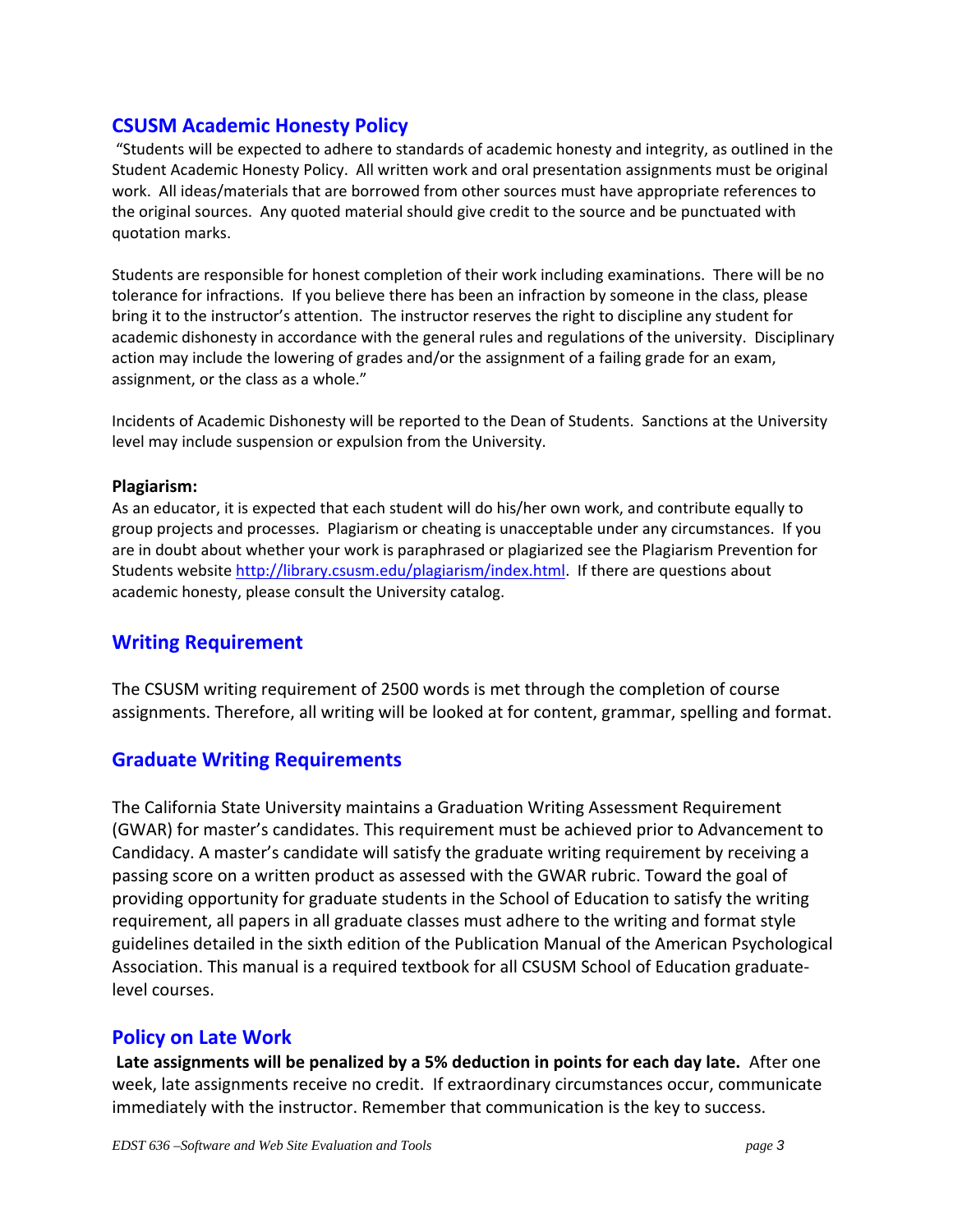# **Important Course Requirements and Considerations**

### **Discussion Posting (Value Added Model)**

 When replying to a posting in the discussion area (or through a Web Blog) by another student,  instructor, or guest, you must **refer to the person by name and refer to their comments** within  your posting. **To Add Value**, your response must do one of the following: **give an example** of  what the prior post had described; **provide a different perspective** of the topic posted; OR  **expand upon the idea** posted in the message by including more detail and depth. The instructor will provide feedback in the first few modules to support understanding of this concept. Peers will also be asked to review how others conform to this aspect of the course discussions.

Participation: It is expected that all students will have an active presence in the online  community (see attendance policy). Organize each week so that you **visit the Moodle shell every 2‐3 days.** This will provide you the opportunity to stay in touch with the module assignments and discussions. You will need to use an up‐to‐date computer and operating system that has the ability and speed to use Moodle and participate in activities (such as review of education specific software, use of online survey and rubric tools, AND create, edit, and post  a professional web page), as well as play sound files and movie clips. **It is your responsibility to check these capabilities out as soon as you begin the course** and have a plan for completing and accessing these resources regularly. Note that assignment documents must be completed in Microsoft Office (Word and/or Excel) and a web page editing software will be required for the course. There is a tune up tool on Moodle to use to test your browser and access (see link in Moodle at bottom of Course Content page).

 **Assignment Questions:** There is a **Questions** topic section in the discussion area of Moodle. This section is included to allow everyone the benefit of having access to instructor responses to questions about the course, activities, and/or assignments. Please review the posted questions before posting your question(s). Instructor will respond to posts within 48 hours. If you do not have a response by 48 hours, please contact the instructor directly by email or phone. Students may also respond to questions when they have information that will help other students.

 **Moodle Help:** Contact the CSUSM help desk. Their location and hours are listed on the web: http://www2.csusm.edu/iits/labs/index.htm Be sure to leave a phone number and/or email if you leave a message at the help desk regarding a problem you are having. They can help with all technical aspects of the Moodle environment including problems with accessing files,  uploading assignments, and using Moodle tools. **If you write to the instructor about a problem with Moodle,** please confirm that you have communicated with the Help Desk first and refer to who replied to your question.

**Important Considerations:**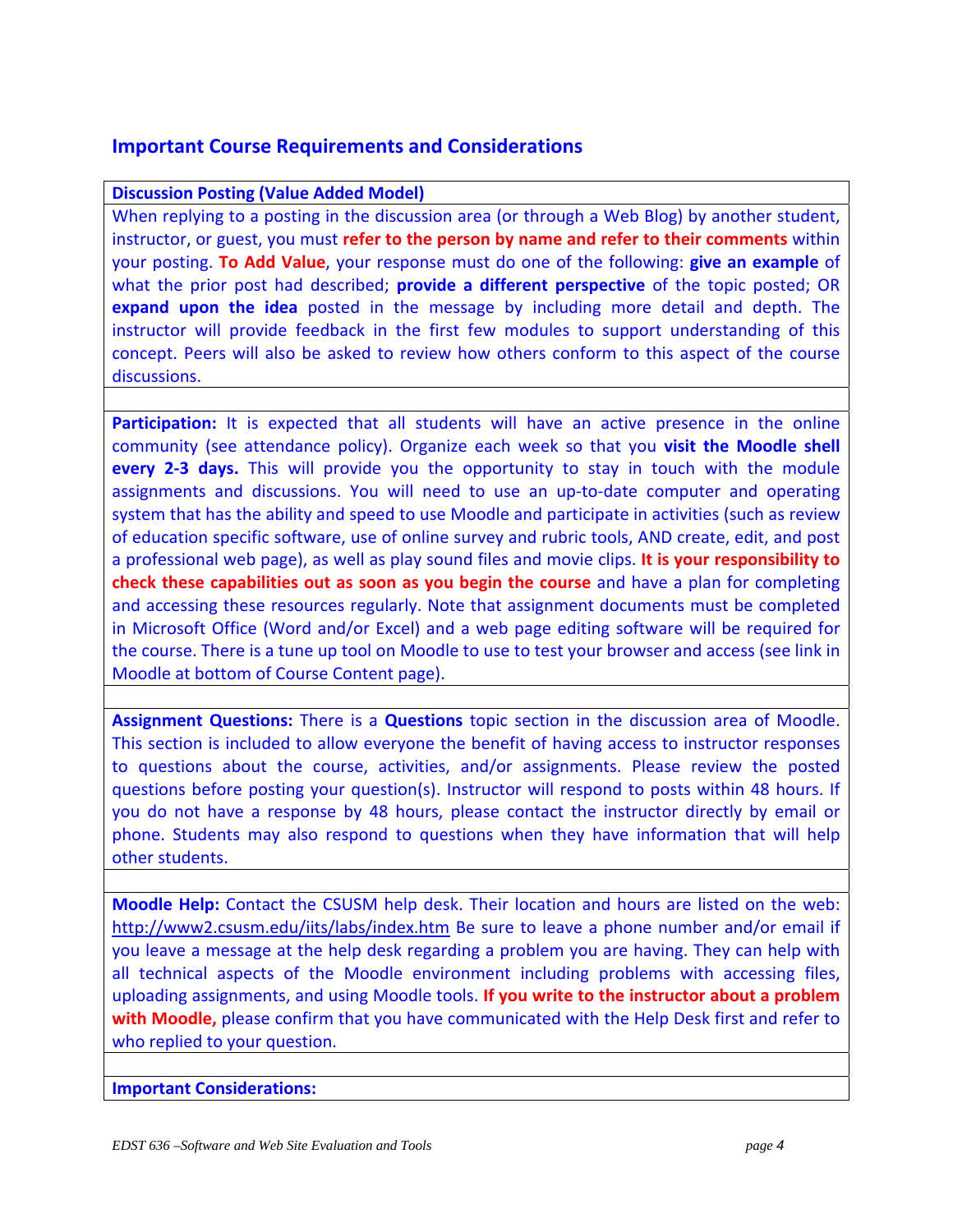- **Assignments are due when noted on the assignment page.**
- **All assignments should be based on thoughtful reflection** at a masters level, and submitted only after final edits, proof-read and word-processed. The university has a 2500-word writing requirement for each course that is met through the course reflections, assignments and discussions. Use Microsoft Word for any Word Processed documents.
- **Contact instructor in advance** of any extended absence to accessing and contributing to module activities. If you contact the instructor about an absence, suggest a timeline for how you will make up missed sessions, contribute to group work, and if there is a need for an alternative assignment.
- **Grading of coursework** will be based on adherence to the assignment guidelines, evidence of application of course readings and resources, and clear evidence of specified revisions, clarity, and coherence, in revised work. Points are deducted for spelling and/or grammar errors.
- **Remember to cite** all information obtained from others completely in APA 5<sup>th</sup> Edition format. References are required.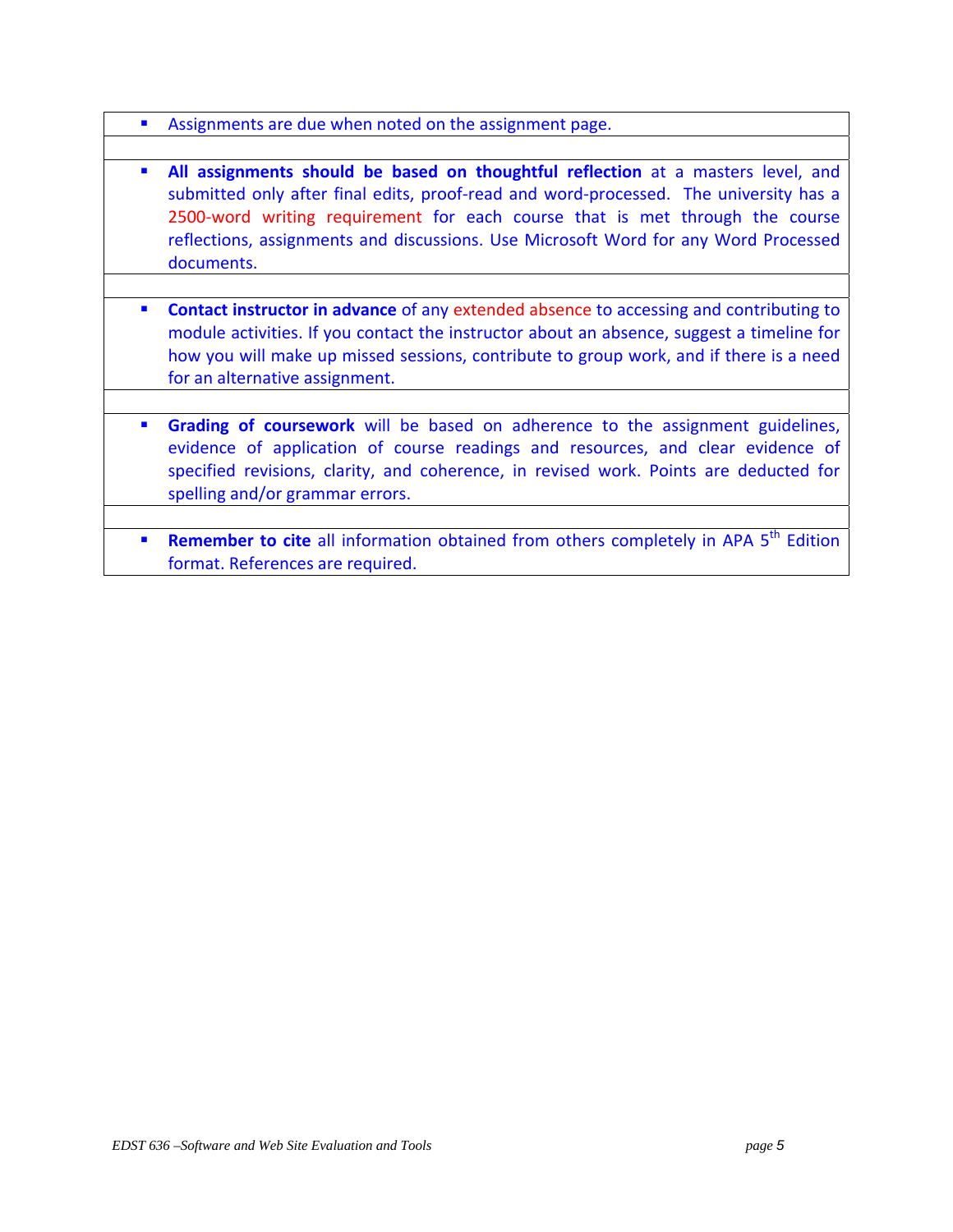#### Spring Module Schedule: 1 module completed per week.

| <b>No</b>      | <b>Assignment</b>                                 | <b>Description</b>                                                                                                                                                                                                                                                                                                                                                       |  |
|----------------|---------------------------------------------------|--------------------------------------------------------------------------------------------------------------------------------------------------------------------------------------------------------------------------------------------------------------------------------------------------------------------------------------------------------------------------|--|
| 1              | Accessibility                                     | Student demonstrates understanding of requirements for Web sites to address<br>accessibility laws to allow persons with disabilities to access online materials.                                                                                                                                                                                                         |  |
| $\overline{2}$ | Goal 1: Evaluation of<br>Software                 | Students will read about educational software evaluation and consider the<br>important elements for learning outcomes. They will take notes, reflect and share<br>through a threaded discussion using Value Added Comments (see course<br>definition of value added). Points are based on quality of postings, notes and<br>contributions.                               |  |
| 3              | Goal 2A: Rubric                                   | Working in groups, students will use a free online rubric tool to create a rubric for<br>educational software evaluation                                                                                                                                                                                                                                                 |  |
| 4              | Goal 2B: Software<br>Evaluation                   | Students will download two education specific software programs, thoroughly<br>review each and evaluate based on a group rubric.                                                                                                                                                                                                                                         |  |
| 5              | Goal 3: Web Site Activity<br>Evaluation           | Students will participate in a Web Clinic to evaluate Internet-based activities and<br>report on their perceptions based on a role assigned to them.                                                                                                                                                                                                                     |  |
| 6              | Goal 4: Web Eval Tool                             | Students will become knowledgeable about free online Web evaluation tools and<br>assess web sites for educational settings.                                                                                                                                                                                                                                              |  |
| $\overline{7}$ | Goal 6: Web Site                                  | Students will design a web page for an educational purpose and post it on a server<br>so that it can be accessed through the web. A web blog will be used to discuss<br>important elements and resources.                                                                                                                                                                |  |
| 8              | Goal 5: Readings                                  | Learn about and use a current forms of electronic communication such as threaded<br>discussions, blogs and wikis to collaborate with educators on topics related to<br>education                                                                                                                                                                                         |  |
| 9              | <b>Goal 5: Communication</b><br>and Participation | Students are active participants in course discussions and activities online. The use<br>of electronic communication in Moodle and through a Web blog are required for<br>class activities. Attendance (through online presence), participation, and timely<br>access to online activities are critical to success in this course. Value Added<br>postings are required. |  |
|                |                                                   | <b>TOTAL POINTS</b>                                                                                                                                                                                                                                                                                                                                                      |  |

### **Assessment**

 In order to successfully complete this course, assignments must be completed with at least an acceptable level noted on assignment rubrics. In addition to the assignments described above, performance assessment will be on student's ability to perform tasks using a variety of software. California State University San Marcos has adopted an all‐university writing requirement. In each  course, students are required to **write at least 2500 words in essays, exercises, papers and examinations.**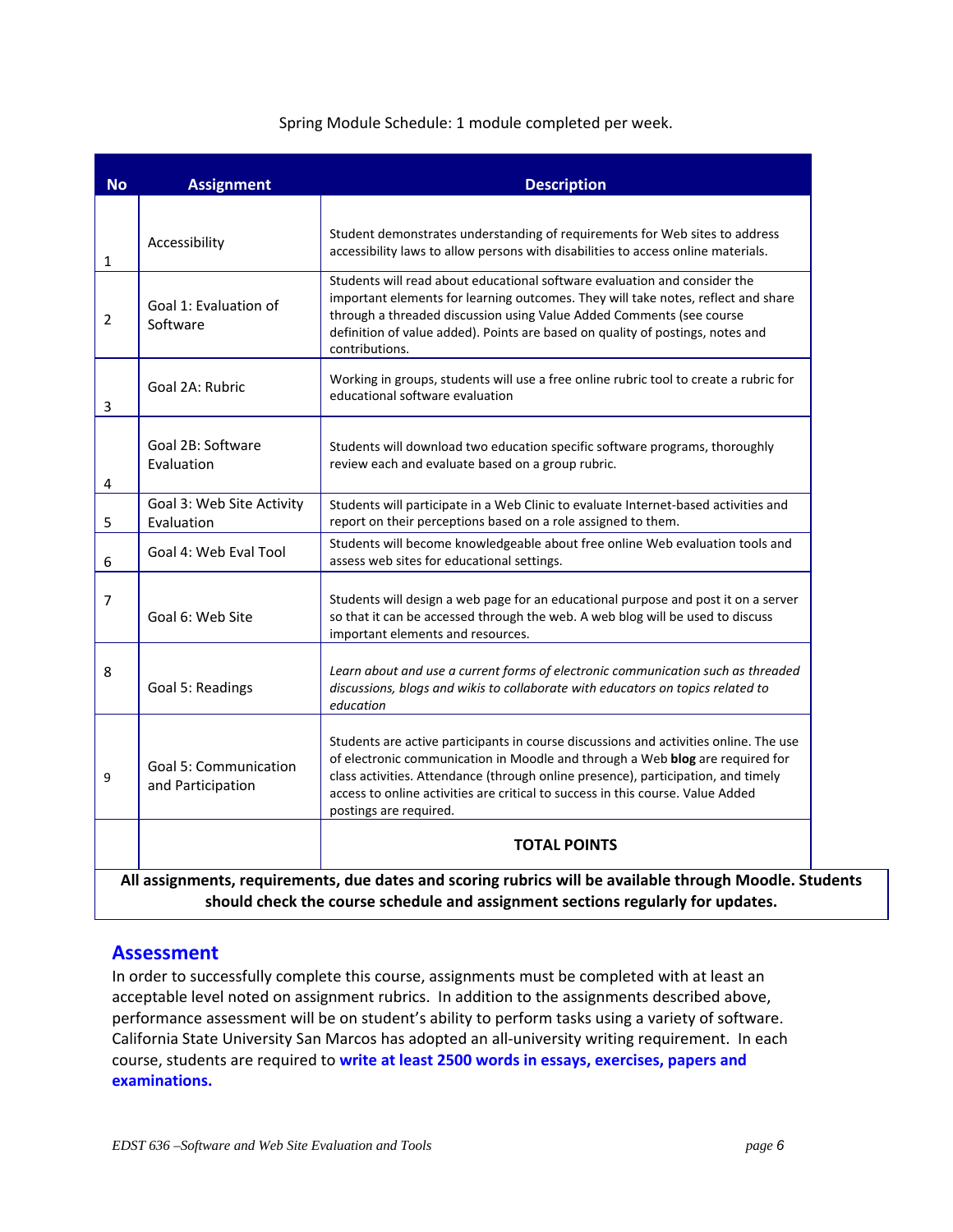# **Grading Procedures And Assignments**

Grading is calculated based the following percentages:

| $94 - 100 = A$  | $80 - 83 = B$   | $70 - 73 = C$  |
|-----------------|-----------------|----------------|
| $90 - 93 = A$   | $77 - 79 = C +$ | $60 - 69 = D$  |
| $87 - 89 = B +$ | $74 - 76 = C$   | below $60 = F$ |
| $84 - 86 = B$   |                 |                |

| One<br><b>Module</b><br>per week | <b>Topic</b>                                                     | <b>Assignment</b>                                                                                                                                             | <b>Approx. Due Dates</b><br><b>See Assignment in</b><br><b>Moodle for details</b>               |
|----------------------------------|------------------------------------------------------------------|---------------------------------------------------------------------------------------------------------------------------------------------------------------|-------------------------------------------------------------------------------------------------|
| Mod 0                            | <b>Moodle</b><br><b>Introductions</b><br><b>Course Materials</b> | <b>Review Class tools</b><br><b>Post Introduction</b><br><b>Syllabus</b><br><b>Saving and Storing Files</b><br><b>Assess current tech skills</b>              | <b>Campus ID</b><br><b>Moodle access</b>                                                        |
| Mod 1                            | <b>Software Evaluation</b><br><b>ISTE</b>                        | <b>Discussion of Software</b><br><b>Evaluation (2)</b><br><b>Read Online/ISTE</b><br><b>Notes in Word</b><br>п<br>Post<br>٠<br><b>Reply: Value Added</b><br>٠ |                                                                                                 |
| Mod <sub>2</sub>                 | <b>Software Eval:</b><br><b>Rubric Tools Online</b>              | <b>Create Group Rubric (3)</b><br><b>Select Web Page Software</b>                                                                                             | <b>Postings on Software</b><br><b>Evaluation (2)</b><br><b>Reading Notes on</b><br>Module 1 (2) |
| Mod <sub>3</sub>                 | Software Eval:<br><b>Identify demos</b>                          | <b>Search Resources</b><br><b>Select Web Page Software</b>                                                                                                    | <b>Group Rubric (3)</b><br>email instructor                                                     |
| Mod 4                            | <b>Software Eval:</b>                                            | Software Eval: (4)<br>Download, install and review<br>one software                                                                                            |                                                                                                 |
| Mod <sub>5</sub>                 | Software Eval:                                                   | Software Eval: (4)<br>Download, install and review<br>2nd software                                                                                            | Software Eval. #1 (4)                                                                           |
| Mod <sub>6</sub>                 | Evaluation<br><b>Web Site Activities</b>                         | <b>Activity Eval- Web Clinic (5)</b>                                                                                                                          | Software Eval. #2 (4)                                                                           |

# **EDST 636 Proposed Schedule: Subject to Change**